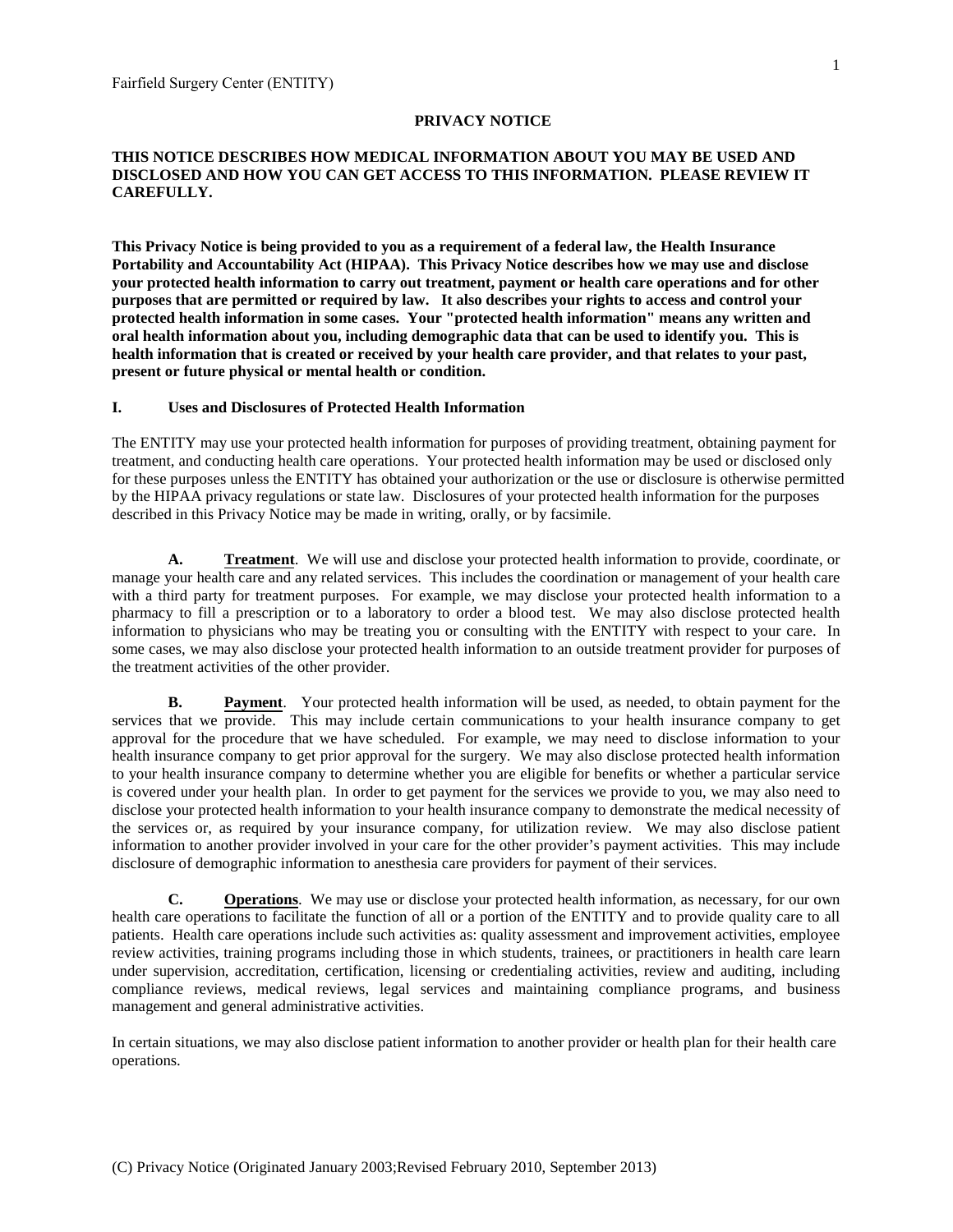**D. Other Uses and Disclosures**. As part of treatment, payment and health care operations, we may also use or disclose your protected health information for the following purposes:

- 1. To remind you of your surgery date.
- 2. We may, from time to time, contact you to provide information about treatment alternatives or other health-related benefits and services that we provide and that may be of interest to you.

## **II. Uses and Disclosures Beyond Treatment, Payment, and Health Care Operations Permitted Without Authorization or Opportunity to Object**

Federal privacy rules allow us to use or disclose your protected health information without your permission or authorization for a number of reasons including the following:

**A. When Legally Required or Permitted**. We will disclose your protected health information when we are required or permitted to do so by any federal, state or local law. One situation in which we may disclose your protected health information is in the instance of a breach involving your protected health information, to notify you, law enforcement and regulatory authorities, as necessary, of the situation, and others as appropriate to resolve the situation.

**B. When There Are Risks to Public Health**. We may disclose your protected health information for the following public activities and purposes:

- To prevent, control, or report disease, injury or disability as permitted by law.
- To report vital events such as birth or death as permitted or required by law.
- To conduct public health surveillance, investigations and interventions as permitted or required by law.
- To collect or report adverse events and product defects, track FDA regulated products, enable product recalls, repairs or replacements to the FDA and to conduct post marketing surveillance.
- To notify a person who has been exposed to a communicable disease or who may be at risk of contracting or spreading a disease as authorized by law.
- To report to an employer information about an individual who is a member of the workforce as legally permitted or required.

**C. To Report Suspected Abuse, Neglect Or Domestic Violence**. We may notify government authorities if we believe that a patient is the victim of abuse, neglect or domestic violence. We will make this disclosure only when specifically required or authorized by law or when the patient agrees to the disclosure.

**D. To Conduct Health Oversight Activitie**s. We may disclose your protected health information to a health oversight agency for activities including audits; civil, administrative, or criminal investigations, proceedings, or actions; inspections; licensure or disciplinary actions; or other activities necessary for appropriate oversight as authorized by law. We will not disclose your health information under this authority if you are the subject of an investigation and your health information is not directly related to your receipt of health care or public benefits.

**E. In Connection With Judicial And Administrative Proceeding**s. We may disclose your protected health information in the course of any judicial or administrative proceeding in response to an order of a court or administrative tribunal as expressly authorized by such order. In certain circumstances, we may disclose your protected health information in response to a subpoena to the extent authorized by state law if we receive satisfactory assurances that you have been notified of the request or that an effort was made to secure a protective order.

**F. For Law Enforcement Purposes**. We may disclose your protected health information to a law enforcement official for law enforcement purposes as follows:

- As required by law for reporting of certain types of wounds or other physical injuries.
- Pursuant to court order, court-ordered warrant, subpoena, summons or similar process.
- For the purpose of identifying or locating a suspect, fugitive, material witness or missing person.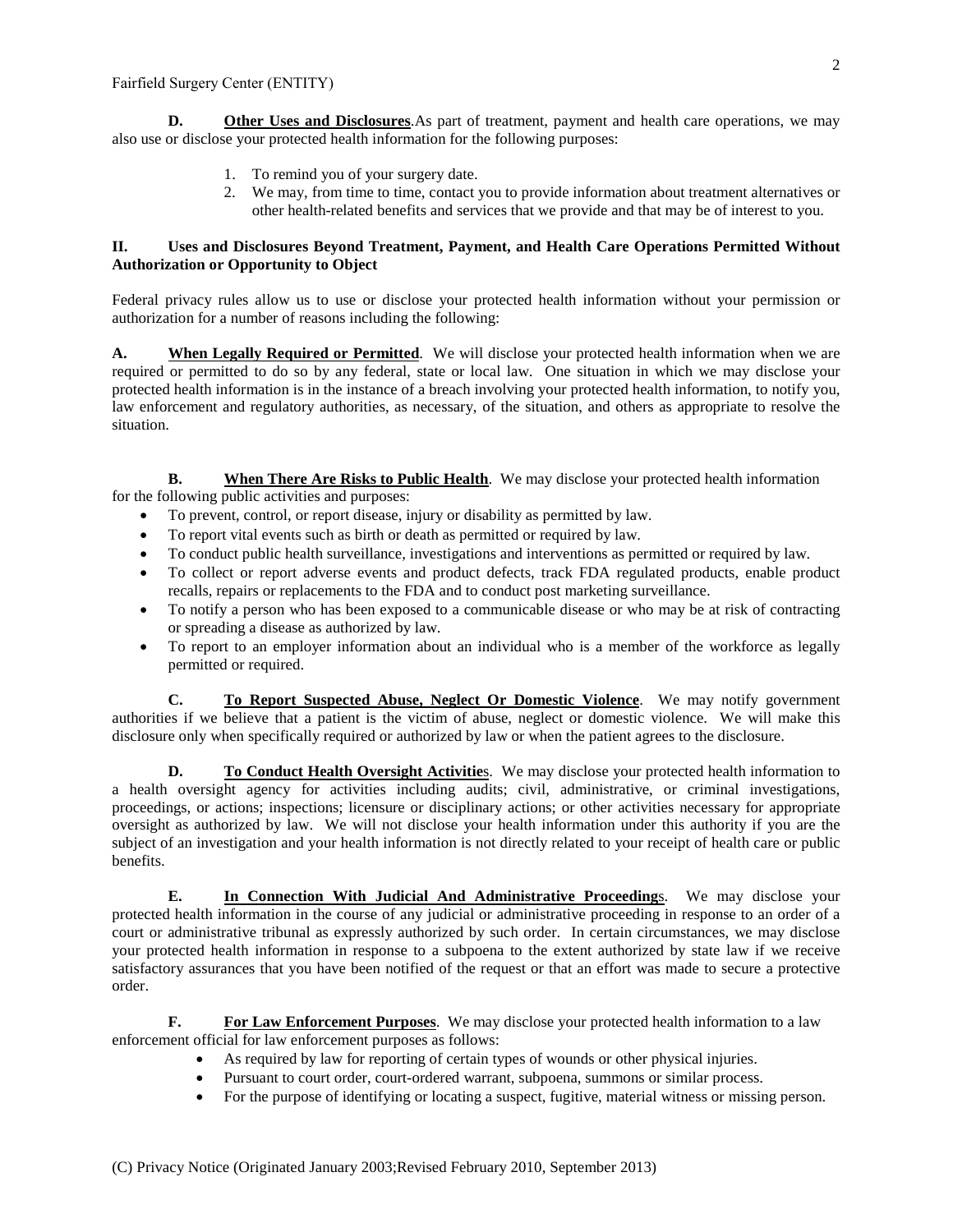- To a law enforcement official if the ENTITY has a suspicion that your health condition was the result of criminal conduct.
- In an emergency to report a crime.

**G. To Coroners, Funeral Directors, and for Organ Donation**. We may disclose protected health information to a coroner or medical examiner for identification purposes, to determine cause of death or for the coroner or medical examiner to perform other duties authorized by law. We may also disclose protected health information to a funeral director, as authorized by law, in order to permit the funeral director to carry out their duties. We may disclose such information in reasonable anticipation of death. Once you have been dead for 50 years (or such other period as specified by law), we may use and disclose your health information without regard to the restrictions set forth in this notice. Protected health information may be used and disclosed for cadaveric organ, eye or tissue donation purposes.

**H. For Research Purposes**. We may use or disclose your protected health information for research when the use or disclosure for research has been approved by an institutional review board that has reviewed the research proposal and research protocols to address the privacy of your protected health information. Under certain circumstances, your information may also be disclosed without your authorization to researchers preparing to conduct a research project or for research on decedents or to researchers pursuant to a written data use agreement.

**I. In the Event of a Serious Threat to Health or Safety**. We may, consistent with applicable law and ethical standards of conduct, use or disclose your protected health information if we believe, in good faith, that such use or disclosure is necessary to prevent or lessen a serious and imminent threat to your health or safety or to the health and safety of the public.

**J. For Specified Government Functions**. In certain circumstances, federal regulations authorize the ENTITY to use or disclose your protected health information to facilitate specified government functions relating to military and veterans activities, national security and intelligence activities, protective services for the President and others, medical suitability determinations, correctional institutions, and law enforcement custodial situations.

**K. For Worker's Compensation**. The ENTITY may release your health information to comply with worker's compensation laws or similar programs.

**L. Business Associates.**We may contract with one or more business associates through the course of our operations. We may disclose your health information to our business associates so that they can perform the job we have asked them to do. We required that our business associates sign a business associate agreement and agree to safeguard the privacy and security of your health information.

### **III. Uses and Disclosures Permitted without Authorization but with Opportunity to Object**

**We may disclose your protected health information to your family member or a close personal friend if it is directly relevant to the person's involvement in your surgery or payment related to your surgery. We can also disclose your information in connection with trying to locate or notify family members or others involved in your care concerning your location, condition or death.** 

**You may object to these disclosures. If you do not object to these disclosures or we can infer from the circumstances that you do not object or we determine, in the exercise of our professional judgment, that it is in your best interests for us to make disclosure of information that is directly relevant to the person's involvement with your care, we may disclose your protected health information as described.** 

**IV. Uses and Disclosures which you Authorize**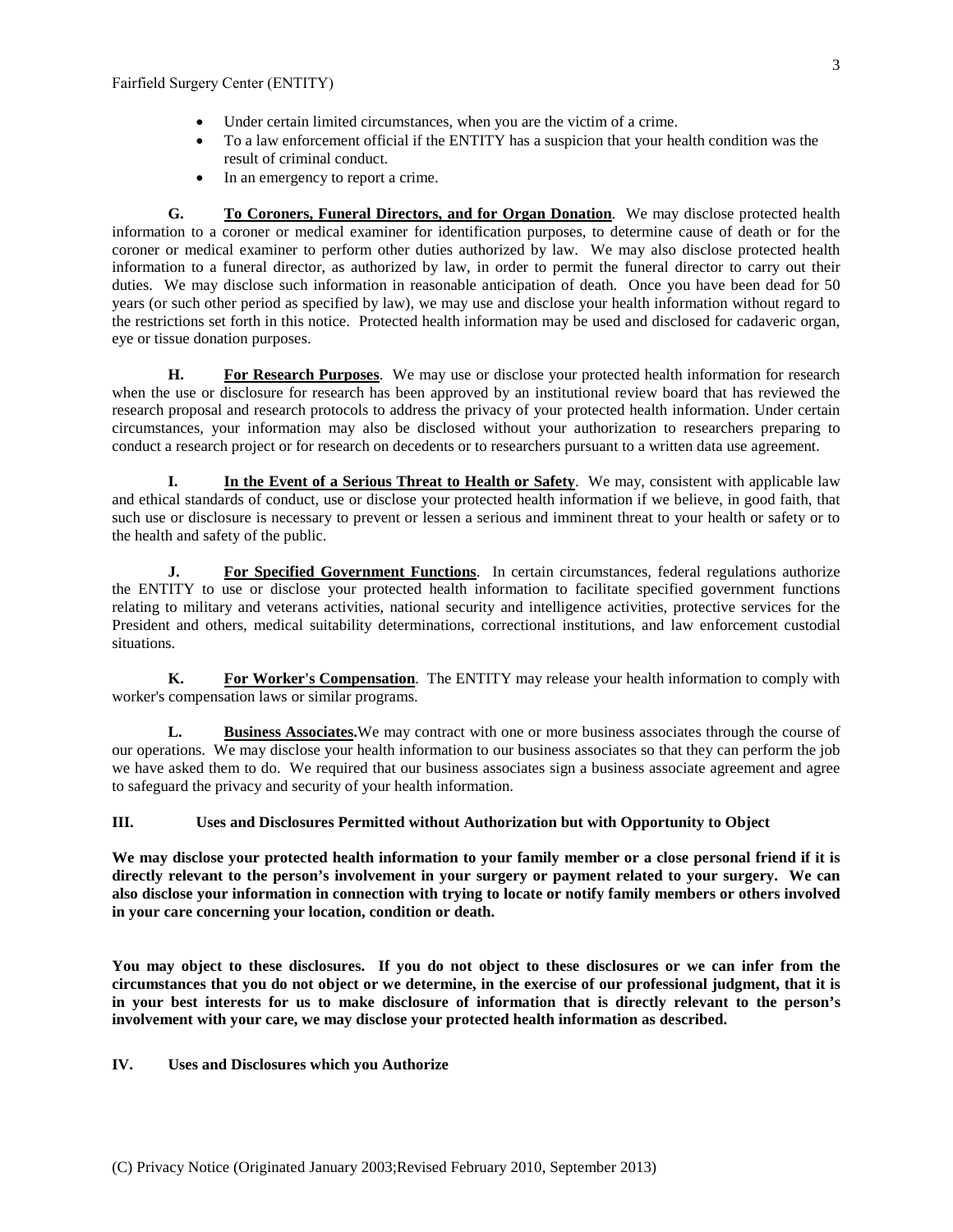Other than as stated above, we will not disclose your health information other than with your written authorization. You may revoke your authorization in writing at any time except to the extent that we have taken action in reliance upon the authorization. Examples of disclosures that require your authorization are:

A. **Marketing.** Except as otherwise permitted by law, we will not use or disclose your health information for marketing purposes without your written authorization. However, in order to better serve you, we may communicate with you about refill reminders and alternative products. Should you inquire about a particular product-specific good or service, we may also provide you with informational materials. We may also, at times, send you informational materials about a particular product or service that may be helpful for your treatment.

B. **No Sale of Your Health Information.** We will not sell your health information to a third party without your prior written authorization.

## **V. Your Rights**

You have the following rights regarding your health information:

**A. The right to inspect and copy your protected health information.** You may inspect and obtain a copy of your protected health information that is contained in a designated record set for as long as we maintain the protected health information. A "designated record set" contains medical and billing records and any other records that your surgeon and the ENTITY use for making decisions about you.

Under federal law, however, you may not inspect or copy the following records: psychotherapy notes; information compiled in reasonable anticipation of, or for use in, a civil, criminal, or administrative action or proceeding; and protected health information that is subject to a law that prohibits access to protected health information. Depending on the circumstances, you may have the right to have a decision to deny access reviewed.

We may deny your request to inspect or copy your protected health information if, in our professional judgment, we determine that the access requested is likely to endanger your life or safety or that of another person, or that it is likely to cause substantial harm to another person referenced within the information. You have the right to request a review of this decision.

To inspect and copy your medical information, you must submit a written request to the Privacy Officer whose contact information is listed on the last page of this Privacy Notice. If you request a copy of your information, we may charge you a fee for the costs of copying, mailing or other costs incurred by us in complying with your request.

Please contact our Privacy Officer if you have questions about access to your medical record.

**B. The right to request a restriction on uses and disclosures of your protected health information.** You may ask us not to use or disclose certain parts of your protected health information for the purposes of treatment, payment or health care operations. You may also request that we not disclose your health information to family members or friends who may be involved in your care or for notification purposes as described in this Privacy Notice. Your request must state the specific restriction requested and to whom you want the restriction to apply.

If you request that the ENTITY not disclose your protected health information to your health plan for the purposes of payment or healthcare operations (but not treatment), and if you are paying for your treatment out of pocket in full, then the ENTITY must honor your requested restriction. Otherwise, the ENTITY is not required to agree to a restriction that you may request. We will notify you if we deny your request to a restriction. If the ENTITY does agree to the requested restriction, we may not use or disclose your protected health information in violation of that restriction unless it is needed to provide emergency treatment. Under certain circumstances, we may terminate our agreement to a restriction. You may request a restriction by contacting the Privacy Officer.

**C. The right to request to receive confidential communications from us by alternative means or at an alternative location.** You have the right to request that we communicate with you in certain ways. We will accommodate reasonable requests. We may condition this accommodation by asking you for information as to how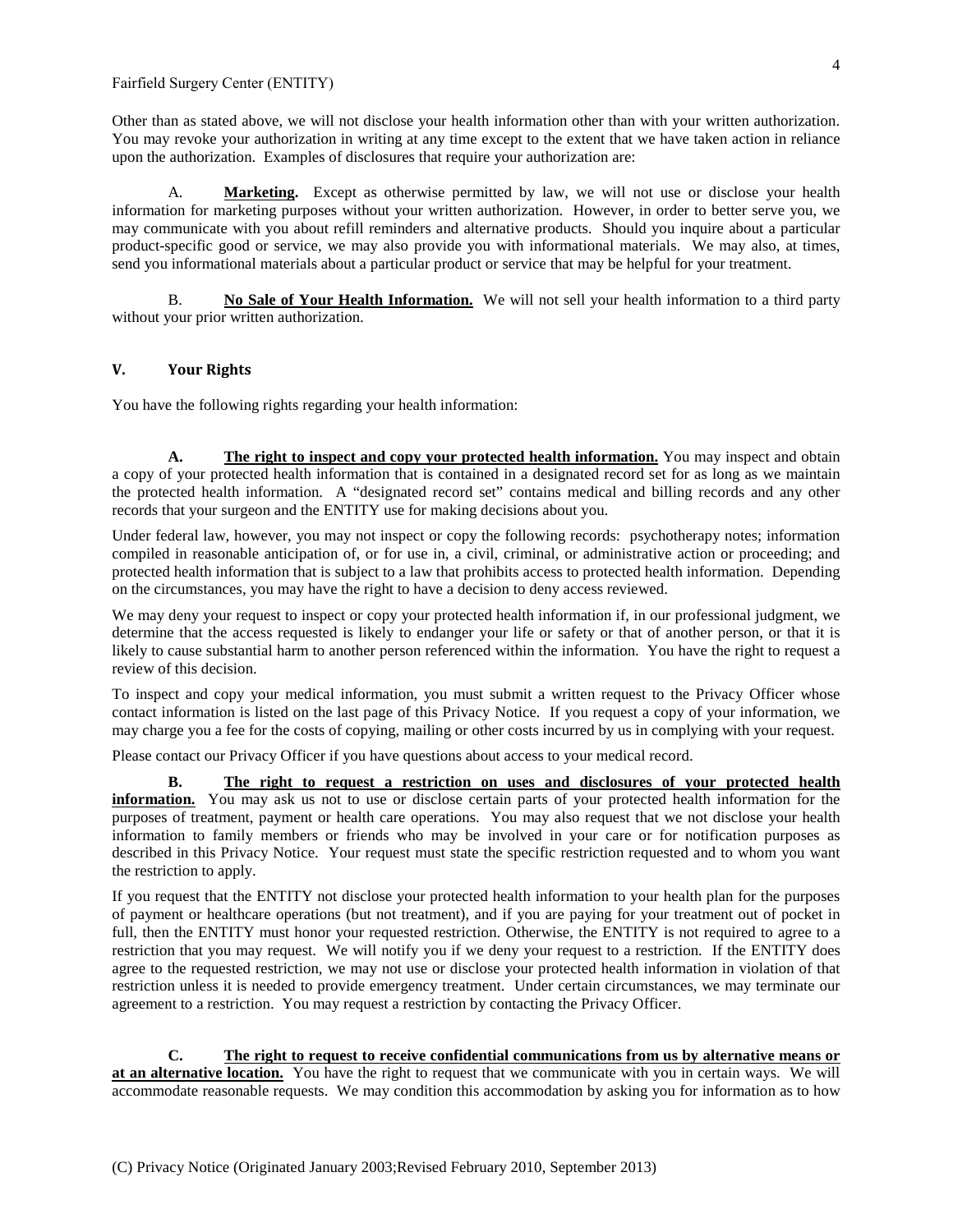payment will be handled or specification of an alternative address or other method of contact. We will not require you to provide an explanation for your request. Requests must be made in writing to our Privacy Officer.

**D. The right to request amendments to your protected health information.** You may request an amendment of protected health information about you in a designated record set for as long as we maintain this information. In certain cases, we may deny your request for an amendment. If we deny your request for amendment, you have the right to file a statement of disagreement with us and we may prepare a rebuttal to your statement and will provide you with a copy of any such rebuttal. Requests for amendment must be in writing and must be directed to our Privacy Officer. In this written request, you must also provide a reason to support the requested amendments.

**E. The right to receive an accounting.** You have the right to request an accounting of certain disclosures of your protected health information made by the ENTITY. This right applies to disclosures for purposes other than treatment, payment or health care operations as described in this Privacy Notice. We are also not required to account for disclosures that you requested, disclosures that you agreed to by signing an authorization form, disclosures for anENTITY directory, to friends or family members involved in your care, or certain other disclosures we are permitted to make without your authorization. The request for an accounting must be made in writing to our Privacy Officer. The request should specify the time period sought for the accounting. We are not required to provide an accounting for disclosures that take place prior to April 14, 2003. Accounting requests may not be made for periods of time in excess of six years. After January 1, 2014 (or a later date as permitted by HIPAA), the list of disclosures will include disclosures made for treatment, payment or health care operations using our electronic health record (if we have one for you). We will provide the first accounting you request during any 12-month period without charge. Subsequent accounting requests may be subject to a reasonable cost-based fee.

**F. The right to obtain a paper copy of this notice.** Upon request, we will provide a separate paper copy of this notice even if you have already received a copy of the notice or have agreed to accept this notice electronically.

### **VI. Our Duties**

The ENTITY is required by law to maintain the privacy of your health information and to provide you with this Privacy Notice of our duties and privacy practices. We are required to abide by terms of this Notice as may be amended from time to time. We reserve the right to change the terms of this Notice and to make the new Notice provisions effective for all future protected health information that we maintain. If the ENTITY changes its Notice, we will provide a copy of the revised Notice by sending a copy of the revised Notice via regular mail or through inperson contact at your next visit. In the event there has been a breach of your unsecured protected health information, we will notify you.

### **VII. Complaints**

You have the right to express complaints to the ENTITY and to the Secretary of Health and Human Services if you believe that your privacy rights have been violated. You may complain to the ENTITY by contacting the ENTITY's Privacy Officer verbally or in writing, using the contact information below. We encourage you to express any concerns you may have regarding the privacy of your information. You will not be retaliated against in any way for filing a complaint.

## **VIII. Contact Person**

The ENTITY's contact person for all issues regarding patient privacy and your rights under the federal privacy standards is the Privacy Officer. Information regarding matters covered by this Notice can be requested by contacting the Privacy Officer. If you feel that your privacy rights have been violated by the ENTITY you may submit a complaint to our Privacy Officer by sending it to:

Laurie Cornell, Administrator **Fairfield Surgery Center (ENTITY) 305 Black Rock Turnpike Fairfield, CT 06825** 

The Privacy Officer can be contacted by telephone at (203) 337-2660.